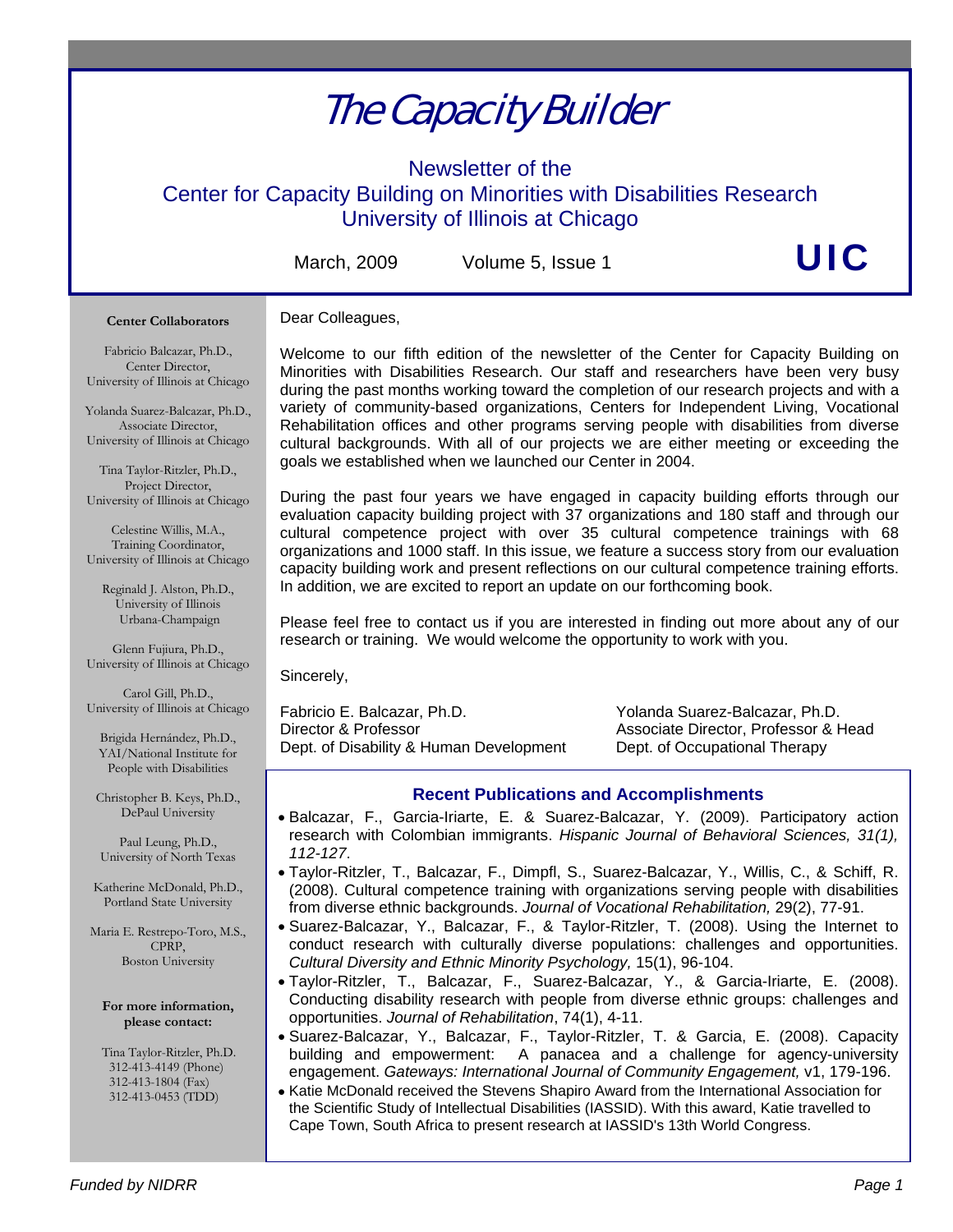### **Building Evaluation Capacity: A Success Story at El Valor's Employment Program**  *By Edurne García Iriarte, Ph.D.*

Given funders' demands for accountability, the capacity to evaluate program outcomes is a critical need for all types of social services agencies. Since 2005, CCBMDR staff has worked with 37 community-based organizations (CBO), centers for independent living and vocational rehabilitation offices across the U.S. to address these accountability needs and build evaluation capacity among their staff. Here, we highlight one of our success stories in building the evaluation capacity of the Employment Program staff at El Valor, a CBO in Chicago that provides services to adults with intellectual and developmental disabilities (I/DD).

CCBMDR partnered with the Employment Program at El Valor, and for three years, conducted trainings and provided consultation and technical assistance in order to tailor evaluation processes to program needs. Tangible outcomes of this collaboration were a logic model of the program, an outcomes evaluation report, and a new program to train program participants on job development, a program need identified during the collaboration. A critical feature of this collaboration was the participatory approach to build evaluation capacity. As Maria Luna, the Employment Program Coordinator, shared *"through the whole process I felt I was the one deciding how do I want to see the program, how do I want the program to be"*. The Employment Program Coordinator extended the participatory nature of the collaboration to the program itself and various members of the staff took ownership of different parts of the program evaluation and were held accountable for them.

Evaluation capacity has been defined as

*"Intentional work to continuously create and sustain overall organizational processes that make quality evaluation and its uses routine"*

Stockdill, Baizerman, and Compton (2002, p. 14).

The participatory approach of the partnership resulted in increased evaluation knowledge and the development of evaluation skills in the Employment Program staff (e.g., develop evaluation questions, obtain information from participants, develop outcome indicators). Even more importantly, the Employment Program Coordinator reported that evaluation had previously been focused only on outputs that funders required, such as number of participants employed and their length of employment. Through our partnership, the Employment Program staff began to use their evaluation skills and knowledge to assess whether the employment program participants felt more independent and were contributing in meaningful ways to their communities. Thus, staff became motivated to instill an evaluation culture, and as such institutionalized evaluation activities in their work. New evaluation knowledge and skills coupled with evaluation findings also provided the staff with justification to apply for more funding and advocate for changes in their programs.

 Despite these successes, the process was not without challenges. Among them were finding time to focus on learning about evaluation and to develop a program logic model that incorporated demands from funders across a variety of program areas. Other challenges included a lack of staff, high workloads and a lack of technology at the agency, including an electronic database system for capturing program participant information. Despite these challenges, employment program staff increased their evaluation capacity, allowing them to look at evaluation as a continuous process of use. What had been experienced as a documentation burden to report to funders became an internal program tool to improve the outcomes of people with I/DD. In fact, several researchers have identified the change from external to internal motivation to conduct program evaluation as the indicator of  $\ddots$ sustainable evaluation capacity.

In summary, the evaluation process helped the employment program staff to incorporate staff activities, outcomes for clients, and funders' requirements into a comprehensive vision that advances their organization's mission. The process of building the evaluation capacity of the El Valor Employment Program staff epitomizes a success story; one that owes much to the dedication of the Employment Program Coordinator, Maria Luna.



"Evaluation reports used to be something we had to do for funders… Now we are using the evaluation to set new program goals." *Maria Luna Employment Program Coordinator El Valor*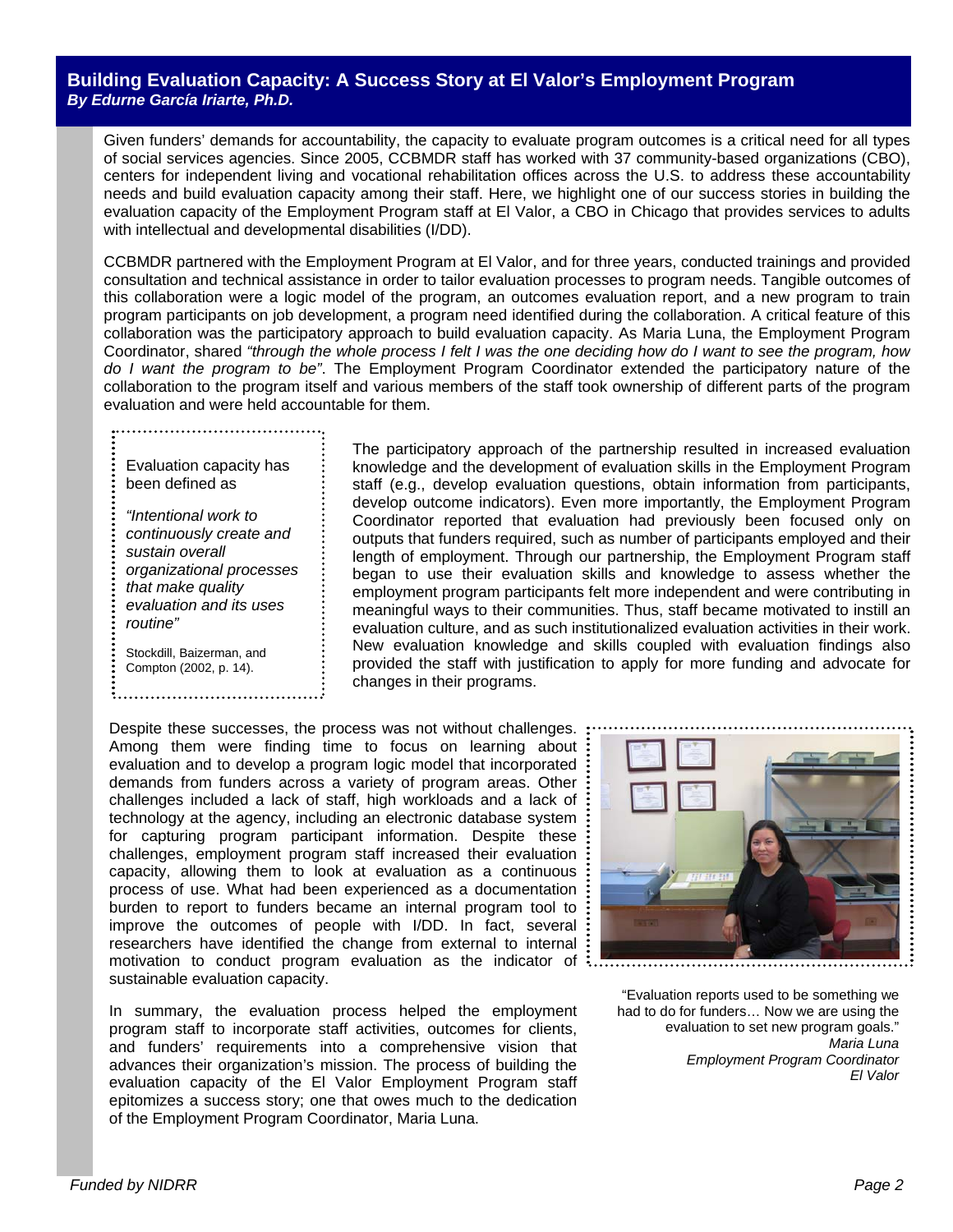#### **Reflecting on Our Cultural Competence Training Efforts**  *By Fabricio Balcazar, Ph.D.*

During the last four years, our Center has been engaged in providing cultural competence trainings to staff from vocational rehabilitation offices, centers for independent living and community-based organizations that serve people with developmental, physical and psychiatric disabilities from across the Midwest. As reported on page 1, to date over 1000 staff of 68 organizations have participated in the trainings. We are currently completing a state-wide effort to train all Vocational Rehabilitation (VR) counselors from Illinois in two-day face-to-face workshops. We have received very positive feedback from participants regarding their satisfaction with the trainings (average= 4.83 on a 1 to 5 scale).

A unique aspect of our training approach is our recognition of the fact that real organizational change takes time and commitment. That is why we ask training participants to set goals to improve some aspect of their agency diversity or outreach activities. Our training staff follows up with agency representatives appointed by their peers during the training session to assess progress on goal pursuit and/or attainment for up to 6-months. This has been a very worthwhile effort, with some agencies choosing to implement important organizational changes in order to outreach to minority consumers. We are very pleased with the data we are collecting and have recently published the results of one of our studies (see Taylor-Ritzler, Balcazar, Dimpfl, Suarez-Balcazar, Willis, & Schiff, 2008).

In 2007, we decided to develop an instrument to assess and validate our cultural competence model, which has three main components: (a) developing critical awareness about your own cultural biases and a desire to seek knowledge, (b) developing skills to interact more effectively with individuals from other cultures, and (c) receiving organizational support for cultural competence within the workplace. Our validation study was conducted with a sample of 477 occupational therapy clinicians who responded to our survey. The original instrument had 47 items and the factor analysis we conducted yielded 24 items that clustered around three main factors. We are using the conceptual framework in our cultural competence trainings in order to reflect the empirical validation of the model. We are also collecting data on participants' cultural competence skills and will publish these results soon.

Our validated conceptual model is displayed here. These factors represent cognitive, behavioral and contextual components. We feel that this model is an improvement over other models in the literature as its development was based on a synthesis of 18 unique

models that we had identified in the literature. The main components of the models that are prevalent in the cultural competence literature have too much emphasis on the individual service provider, while minimizing the role of the context in which professionals operate. The inclusion of the organization component recognizes the fact that people operate in a context that may or may not support their individual efforts to engage individuals from diverse cultures in an effective way. These efforts may include transforming the physical environment of the office to make it more welcoming, having more flexibility with the time staff members are available to provide services, changing policies that would allow consumers to show up for services without appointments, changing the physical location of the office, hiring translators, translating materials into other languages, etc.

We are also now utilizing a new instrument to assess organizational readiness for change with the organizations that we train. We have added this measure to our battery of assessment instruments and it is allowing us to give feedback to managers about the way staff members perceive the agency regarding capacity for organizational change. We are very pleased with the ways that our research in this area is advancing our own knowledge and hopefully the scientific knowledge in this important area of research.

I would also like to mention that in our work with many agencies in the Midwest, we have often heard about staff's challenges in outreaching and in effectively engaging certain immigrant populations. This is an important area for intervention. I believe that our challenge is to encourage a more positive dialogue and understanding of the values of diversity and the contributions of immigrants to the continued development of our great nation.

**Center on Capacity Building for Minorities**